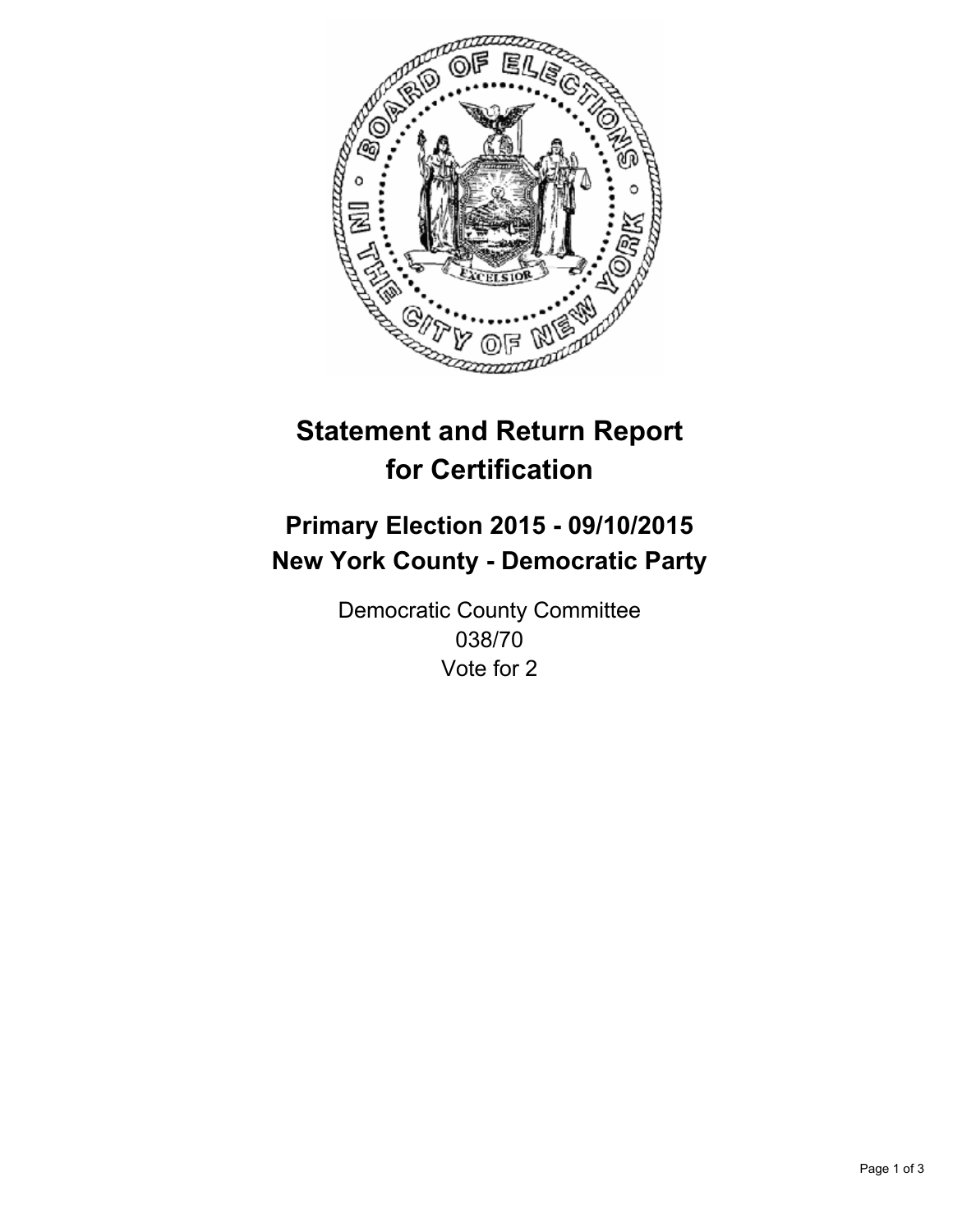

### **Assembly District 70**

| <b>PUBLIC COUNTER</b>                                    | 39 |
|----------------------------------------------------------|----|
| ABSENTEE/MILITARY                                        | 6  |
| <b>AFFIDAVIT</b>                                         |    |
| <b>Total Ballots</b>                                     | 46 |
| Less - Inapplicable Federal/Special Presidential Ballots | 0  |
| <b>Total Applicable Ballots</b>                          | 46 |
| <b>KATHERINE WILSON</b>                                  | 10 |
| NIQUELLE SPENCER                                         | 4  |
| <b>MARK HARRISON</b>                                     | 4  |
| <b>ANNETTE GAYLORD</b>                                   | 15 |
| <b>MARIA FLOWERS</b>                                     | 9  |
| <b>Total Votes</b>                                       | 42 |
| Unrecorded                                               | 50 |